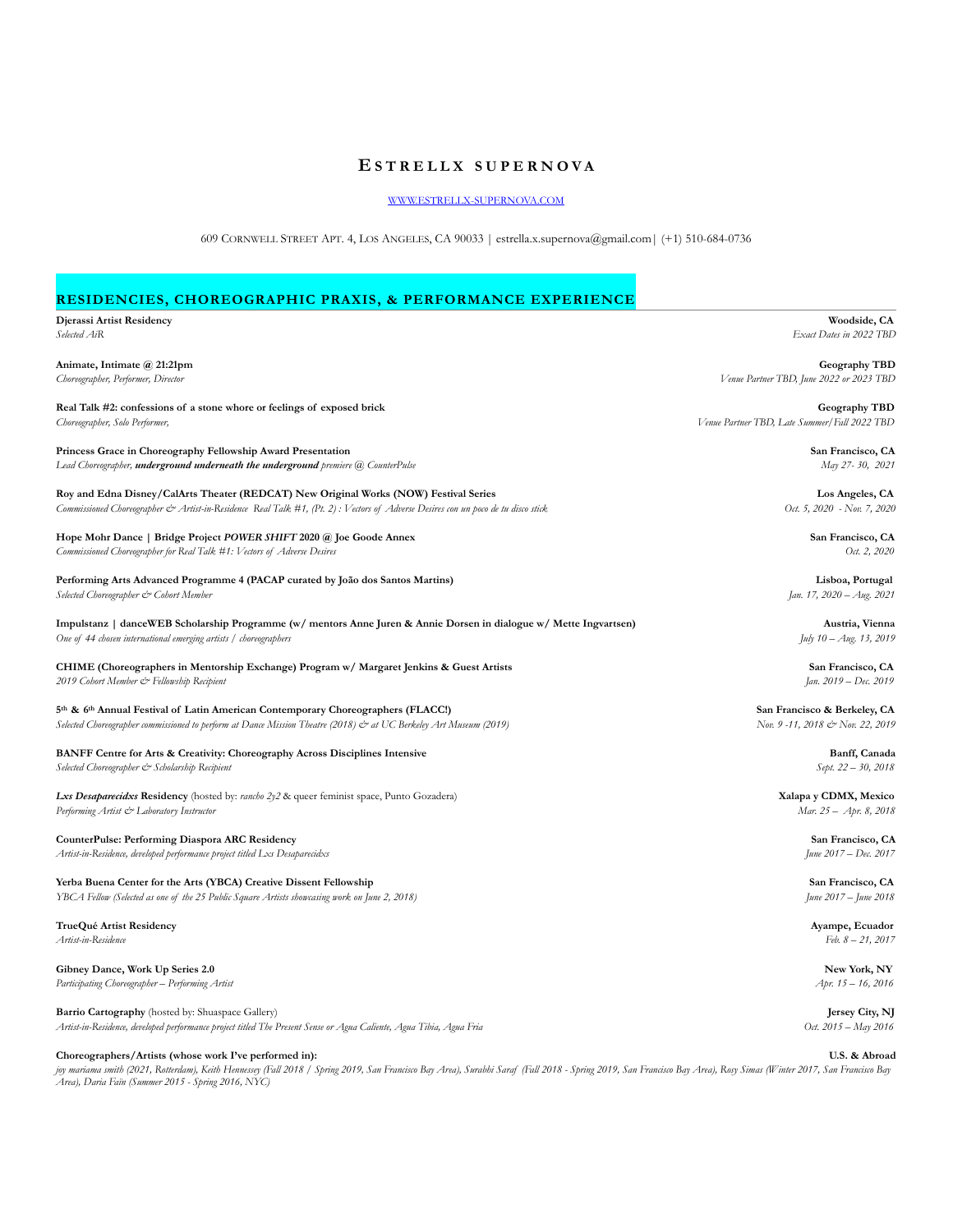#### **Choreographers/Artists (whose workshops I've taken): U.S. & Abroad**

*Dana Michel, Eszter Salamon, Xavier Le Roy & Scarlett Yu, Christine de Smedt, Sherwood Chen, Amara-Tabor Smith, Kathleen Hermesdorf, Daria Faïn, Margit Galanter, Carolyn North*

# **RELEVANT WERQ, TRAINING, TEACHING, CURATORIAL, & INTERNSHIP EXPERIENCE**

**The School of Tenderness, Residencias Rhizomatica #1: Inhabiting Paradox** Geography TBD **Geography TBD** *Geography TBD Geography TBD Creative Director, Program Manager, Curator, Guest Instigator, Facilitator, Administ* Creative Director, Program Manager, Curator, Guest Instigator, Facilitator, Administrator

# **Los Angeles Performance Practice Festival**<br>
Front of House Support Staff Nov. 1 - 15, 2021<br>
Nov. 1 - 15, 2021

Front of House Support Staff

### **The School for New Dance Development (SNDO) Amsterdam, Netherlands Amsterdam, Netherlands** *Oct. 2021* - Non. 2021<br>
Undergraduate Student Advisor *Oct. 2021* - Non. 2021 *Undergraduate Student Advisor*

**The Rage Room / Cuarto del Duelo Virtual Experience**  *Intuitive*  $\stackrel{\text{def}}{C}$  *Choreographic Life Coaching, Mentorship, Guidance* Ongoing

## Five College Queer Gender & Sexuality Conference **Hampshire, MA / Virtual Hampshire, MA / Virtual**

*Guest Artist, Panelist, Speaker Mar. 6, 2021*

### **University of Boulder, [un]W.R.A.P. (Undoing Writing, Research, & Performance) Festival / Convergence Boulder, CO** *Guest Artist, Panelist, Speaker Nov. 10 - 13, 2020*

The School of Tenderness, PLATAFORMA #1: a virtual convergence by and for BIQTPOC artists, activists, healers, and herbalists **Bay Area, CA & New York, NY** *Creative Director, Program Manager, Curator, Guest Instigator, Facilitator, Administrator (w/ Amelia Uzategui Bonilla y Javier Stell-Frésquez) Aug. 15, 2020– Oct. 18, 2020* 

# **University of California, Riverside |Dance Department Riverside, CA**

*Online Guest Lecturer (invited by Maria Firmino-Castillo) May 25, 2020* 

**California State University San Marcos (CSUSM) Dance Studies/The Experimental Dance Project Residency San Marcos, CA** *Artist-in-Residence, Choreographer, Performer, Teacher* Feb. 15 – 20, 2019 **Feb. 15 – 20, 2019 Feb. 15 – 20, 2019** 

# **Tools for Quebrantamiento Workshop Series Multiple Geographies**  *Instructor Winter 2019 – ongoing*

# **Jess Curtis / Gravity Fall Festival 2018 @ CounterPulse San Francisco, CA**

*Program Assistant and Stage Manager Sept. - Oct. 2018* 

#### **MAP Fund 2019 San Francisco, CA**

*Grant Panelist Mar. 22, 2019 – May 3, 2019* 

**Movement Research Spring Internship New York, NY**<br> *Guest Artist Liaison, Care, & Hospitality* + Front of House Support + Program Editor Jan. 2016 - Jan. 2016 - June 2016 *Guest Artist Liaison, Care,*  $\dot{\mathcal{C}}$  *Hospitality + Front of House Support + Program Editor* 

**MENTORSHIPS, FELLOWSHIPS, COURSES, LEADERSHIP TRAINING, CURATORIAL & PROFESSIONAL DEVELOPMENT EXPERIENCE**

| Leah Garza: Living Systems Course                                                                                                 | Los Angeles, CA / Virtual   |
|-----------------------------------------------------------------------------------------------------------------------------------|-----------------------------|
| Course Participant / Researcher                                                                                                   | Oct. 2021 - Aug. 2022       |
| Amy Jacobus: Grounded Marketing Course                                                                                            | New York, NY                |
| Course Participant                                                                                                                | Fall 2021                   |
| Barbara Huson: Financial Wellness Coach                                                                                           | Virtual                     |
| 1:1 Coaching Support                                                                                                              | Summer 2021 - ongoing       |
| Michelle Boulé: Life Coach                                                                                                        | Virtual                     |
| 1:1 Coaching Support + Creative Coaching Collective Mentorship Course                                                             | Winter 2021                 |
| <b>International Society of Performing Arts (ISPA) Global Fellowship</b>                                                          | New York, NY                |
| Fellowship Recipient                                                                                                              | Jan. 2021 & Jan. 2020       |
| <b>UPTIMA Business Fellowship</b>                                                                                                 | San Francisco, CA / Virtual |
| <b>BIOTPOC Scholarship Recipient &amp; Cohort Member</b>                                                                          | Spring 2020 - Spring 2021   |
| The BIQTPOC Performing Artist Hive (w/ 1 <sup>st</sup> yr. support from HMD, The Bridge Project   Community Engagement Residency) | Bay Area, CA                |
| Artistic Co-Director & Founder                                                                                                    | Dec. 2018 – Dec. 2020       |

**Emerging Arts Professionals (EAP) Fellowship: Cohort IX San Francisco, CA**